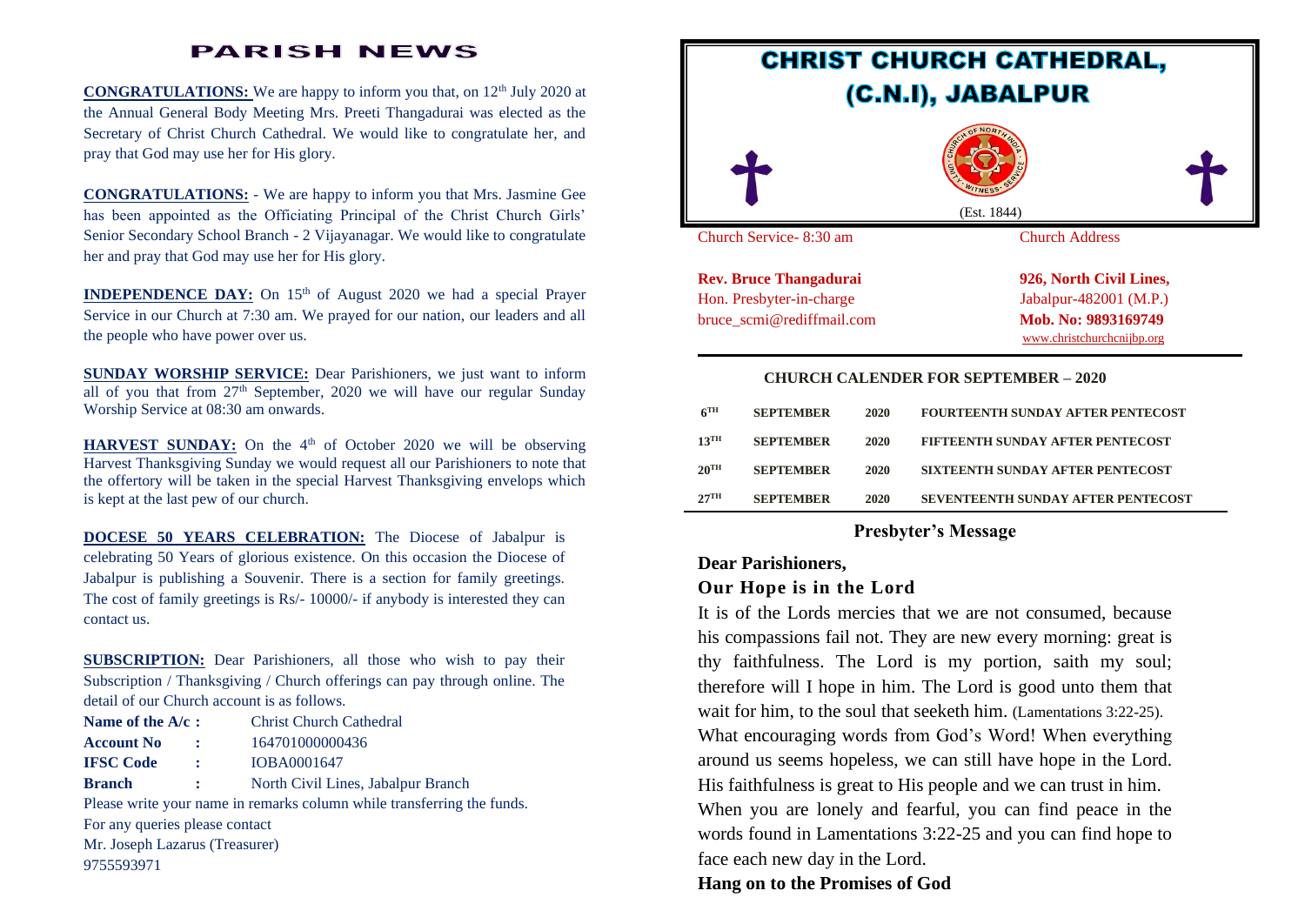In God's Word we read that God will "never leave thee, nor forsake thee" (Hebrews 13:5). We also read that God "knows the thoughts that I think toward you, saith the Lord, thoughts of peace, and not of evil, to give you an expected end" (Jeremiah 29:11). Take courage and strength for today in knowing that God keeps His promises to us. God can deliver us from hopelessness in our lives.

## **Obey the Lord**

God's Word says, "If ye keep my commandments, ye shall abide in my love; even as I have kept my Father's commandments, and abide in his love. These things have I spoken unto you, that my joy might remain in you, and that your joy might be full" (John 15:10,11). Obedience yields joy. If you are willing to follow the laws of the Lord, as given to us in scripture, God will fill your life with joy. And in life filled with joy, there is no room for hopelessness.

## **Persevere to the End**

In scripture we read, "And not only so, but we glory in tribulations also: knowing that tribulation worketh patience; and patience, experience; and experience, hope; and hope maketh not ashamed; because the love of God is shed abroad in our hearts by the Holy Ghost which is given unto us"(Romans 5:3-5). If you look to the Lord, and trust in Him, he will use those hard times of hopelessness in your life to make you a better person and to give you hope for the future. When hard times come, don't get bitter & get better. And don't give up. See your trials and tribulations through to the end, trusting in your Lord and Savior to do mighty things for you.

## **Expect God to Work Things Out**

In Romans 8:28, we read that "All things work together for good to them that love God, to them who are called according to his purpose." What wonderful hope can be found when you know that God will work everything out for your good. Sometimes it's hard to see, but believe it's true. God loves you. He wants the best for you. When you desire to live for Him, He will bring you through times of hopelessness and give you new joy in Him.

"He will wipe away every tear from their eyes, and death shall be no more, neither shall there be mourning, nor crying, nor pain anymore, for the former things have passed away." (Revelation 21:4)

Is anything more amazing and awe-inspiring than the idea that our God who created the stars and planets, mountains and oceans, cares so much for us in our distress that he has promised to wipe away every tear.

**I just want to share this beautiful article entitled "Behind the mask"**

## **By (Donna, Mercy Health manager from Lima, OH) "Behind the mask"**

- Behind the mask is a patient in fear, unsure what will happen after being brought here.
- Behind the mask is someone special who, was born for this moment to take care of you.
- Behind the mask is someone's son or daughter, guiding you through these unchartered waters.
- Behind the mask, someone comes to you in prayer, full of mission and faith, guiding your care.
- Behind the mask, someone is leading the way, planning and supporting the staff through the day.